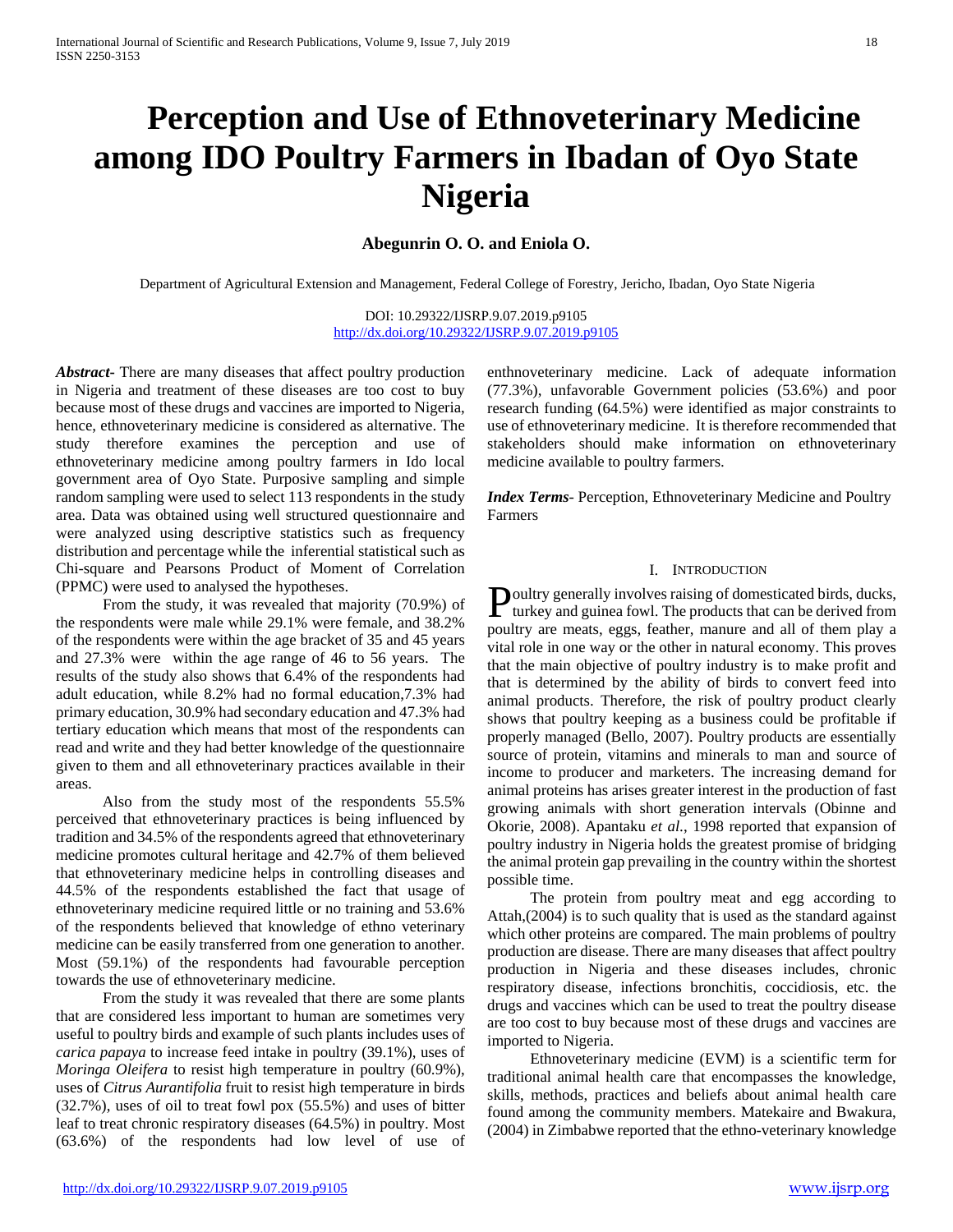(EVK) base differs from regions and also among and within communities based on local or indigenous knowledge and methods of caring for health and managing livestock. EVM knowledge has been developed through trial and error and deliberately experimentation.

 Gueye, (1999) argues that EVM is the only option for most of the village poultry farmers in Africa, because there are almost no veterinarians in Africa rural areas. In a recent study in Nigeria by Chan *et al.,* (2009) reported that farmers used traditional remedies because they are readily available and at little cost or no cost at all. Many indigenous veterinary beliefs and practices persist in a wide range of livestock raisers. Ninety percent (90%) of poultry rears said that they never received training in poultry management and indicating that extension services support was inadequate. These results demonstrate that EVM still has a role to play in health management given the lack of cold chain, high price and lack of knowledge of the use of veterinary medicine.

 Ethno-veterinary medicine (EVM) benefit is important in treatment and control of diseases and parasites. The plant part used include leaves and roots or both. The remedies were administered before the disease occurred or during disease outbreak. For example, when birds looked unhealthy, went off feed or blood was seen in their drippings, the leaves were crushed before they were mixed with drinking water for the chicken. The medicated water was offered to all birds until they showed sign of good health.

 The application of ethno-veterinary in poultry is that the leaves, stems or roots of the plant were used by cutting it, washing and soaked it with water for some days or crushed it together. Most of the poultry farmers in rural area prepare their own knowledge of using local drugs because veterinary services are inadequate and there is no training on how to use the modern drugs with proper management for their birds.

 The high cost of these drugs is that most of the drugs used in poultry production are more expensive is that, ninety percent (90%)of these drugs are imported from another country. The chemical residue health remains or acts s a contaminant after a given class of event. Most of these chemicals are also potentially toxic to humans. They may induce adverse health effects including cancer etc.

 It has been noticed that diseases is the most common problem of poultry farmers in Ido Local Government Area in Oyo State are facing. Diseases like Chronic Respiratory Diseases (CRD), coccidiosis, fowl pox etc. have killed most of the poultry business in the study area.

 Most of the poultry farmers in this study area depend on veterinary drugs to treat the bird than using ethnoveterinary medicine which is readily available. Most often, veterinary drugs are considered to be inaccessible or difficult to purchase due to high cost and importation of some drugs. The poultry industry is more devasted by viral infections such as Newcastle disease and infections bursal disease (Gomboro) in spite of several attempts at vaccinations. Some of the reasons for these may be vaccine failure and the involvement of quacks in fighting these endemic animal diseases in the country (Babalobi 2005, Olugasa *et al,* 2013).

## **Sampling procedure and sample size**

 Purposive sampling was used to select three villages based on the fact that poultry farming activities are predominant in those areas. Thereafter, simple random sampling was used to select fifty percent of the poultry farmers in the selected villages. These include: Akufo 90, Odebode 70, Alakoo 65. The numbers of farmers obtainable were; Akufo farm settlement 45, Odebode 35, and Alako 33 to give a total number of 113 respondents in the study area. Out of 113 questionnaires administered, 110 were retrieved for the analysis of result.

## **Data Collection**

 Data was collected with the use of primary source of data collection from the respondents and as well as structured questionnaire

## **Method of Data Analysis**

 Data were analyzed using descriptive statistics such as frequency distribution and percentage while the inferential statistical such as chi-square and Pearsons product of moment of correlation (PPMC) were used to analyzed the hypotheses.

## II. RESULT AND DISCUSSION

**Table 1: Socio-Economic Characteristics of the Respondents**

**n = 110**

| <b>Variables</b><br><b>Sex</b> | <b>Frequency</b> | <b>Percentage</b> | <b>Mean</b> |
|--------------------------------|------------------|-------------------|-------------|
| Male                           | 78               | 70.9              |             |
| Female                         | 32               | 29.1              |             |
| Age                            |                  |                   |             |
| 24-34years                     | 31               | 28.2              |             |
| 35-45 years                    | 2                | 38.2              |             |
| 46-56years<br>30               | 27.3             |                   |             |
| Above 56 years                 | 7                | 6.3               |             |
| <b>Marital status:</b>         |                  |                   |             |
| Single                         | 22               | 20.0              |             |
| Married                        | 87               | 79.1              |             |
| Divorce                        | 1                | 0.9               |             |
| <b>Religion:</b>               |                  |                   |             |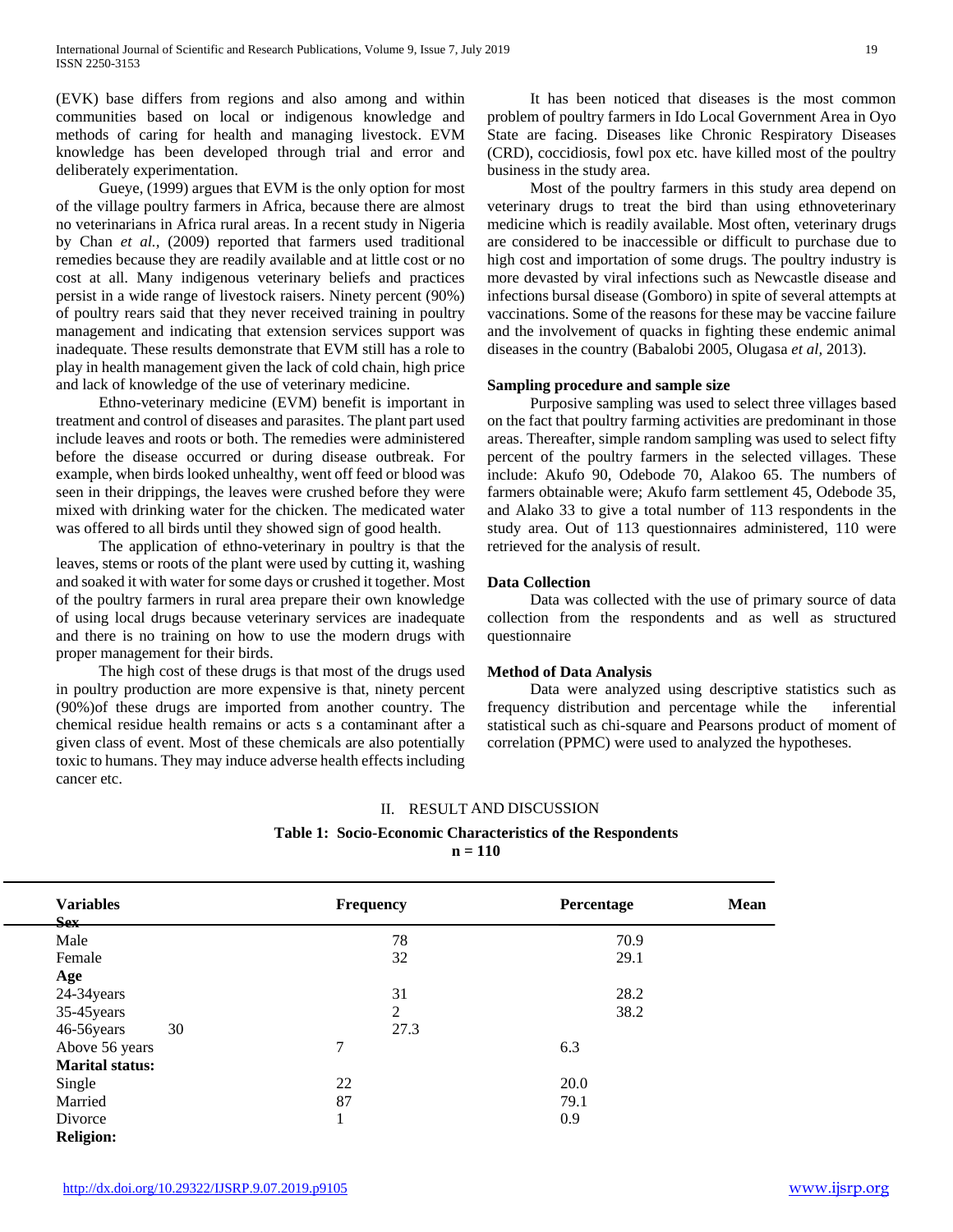| Christianity               | 71                           |                |      | 64.5 |      |
|----------------------------|------------------------------|----------------|------|------|------|
| Islam                      | 35                           |                |      | 31.8 |      |
| Traditional                |                              | $\overline{4}$ |      |      | 3.6  |
| <b>Education:</b>          |                              |                |      |      |      |
| Adult education            |                              | $\overline{7}$ |      |      | 6.4  |
| No formal education        |                              | 9              |      |      | 8.2  |
| Primary education          |                              | 8              |      |      | 7.3  |
| Secondary education        |                              | 34             |      |      | 30.9 |
| Tertiary education         |                              | 52             |      |      | 47.3 |
| <b>Family size:</b>        |                              |                |      |      |      |
| $1 - 4$<br>35              |                              |                | 31.8 |      |      |
| $5 - 8$<br>39              |                              |                | 35.5 |      |      |
| 9& above                   | 36                           |                |      | 32.7 |      |
| <b>Source of labour:</b>   |                              |                |      |      |      |
| Family 72                  |                              |                | 65.5 |      |      |
| Hired<br>38                |                              |                | 34.5 |      |      |
| <b>Farmer Association:</b> |                              |                |      |      |      |
| 72<br>Yes                  |                              |                | 38.2 |      |      |
| N <sub>0</sub><br>38       |                              |                | 61.8 |      |      |
|                            | <b>Secondary occupation:</b> |                |      |      |      |
| Trading 66                 |                              |                | 60   |      |      |
| Artisan 11                 |                              |                | 10   |      |      |
| Security 8                 |                              |                | 7.3  |      |      |
| Crop farming               | 17                           |                |      | 15.5 |      |
| Driving 1                  |                              |                | 0.9  |      |      |
| Civil servant              | 7                            |                |      | 6.4  |      |

## **Source: Field Survey 2017.**

 Table 1 above shows that majority (70.9%) of the respondents were male and 29.1% were female. This might be linked to the fact that men are predominantly engaged in farming, both crop and animal production. Also the age range of the respondents was between 24years and 56years of age with mean age at 35years to 45 years. About 38.2% of the respondents were within the age bracket of 35 and 45 years, 27.3% was within the age range from 46 to 56 years while few (6.3%) were above56 years. The result also revealed that majority (66.5%) of the respondents were Christian, while (31.8%) were muslim and only 0.9% practiced traditional religion. In addition, the results also shows that 6.4% of the respondents had adult education, 8.2% had no formal education, 7.3% had primary education, 30.9% had secondary education while almost half 47.3% had tertiary education.

## **Table 2:Perception of Poultry Farmers on the Use of Ethno-Veterinary Medicine**

| <b>STATEMENTS</b>                                         | <b>SA</b> | A        | U        | D        | <b>SD</b> |
|-----------------------------------------------------------|-----------|----------|----------|----------|-----------|
| Use of ethno-veterinary medicine is influenced by my      | 21(19.1)  | 61(55.5) | 19(17.3) | 6(5.5)   | 3(2.7)    |
| tradition.                                                |           |          |          |          |           |
| medicine provides our cultural<br>Ethno-veterinary        | 6(5.5)    | 38(34.5) | 59(53.6) | 5(4.5)   | 2(1.8)    |
| heritage.                                                 |           |          |          |          |           |
| Use of ethno-veterinary helps to control disease on our   | 12(10.9)  | 47(42.7) | 28(25.5) | 6(5.5)   | 17(15.5)  |
| poultry farm.                                             |           |          |          |          |           |
| Use of ethno-veterinary is very simple to use for poultry | 15(13.6)  | 34(30.9) | 26(23.6) | 14(12.7) | 21(19.1)  |
| birds                                                     |           |          |          |          |           |
| Ethno-veterinary is readily available                     | 17(15.5)  | 15(13.6) | 37(33.6) | 21(19.1) | 20(18.2)  |
| Ethno-veterinary is environmental friendly.               | 16(14.5)  | 67(60.9) | 20(18.2) | 5(4.5)   | 2(1.8)    |
| Ethno-veterinary is still has a role to play in health    | 12(10.9)  | 51(46.4) | 32(29.1) | 13(11.8) | 2(1.8)    |
| management of poultry.                                    |           |          |          |          |           |
| Use of ethno-veterinary is important in treatment and     | 18(16.4)  | 45(40.9) | 26(23.6) | 14(12.7) | 7(6.4)    |
| control of some diseases in poultry.                      |           |          |          |          |           |
| Ethno-veterinary is indigenous method of treating         | 45(40.9)  | 38(34.5) | 13(11.8) | 11(10.0) | 3(2.7)    |
| poultry birds                                             |           |          |          |          |           |
| Ethno-veterinary can be use by mixing with water for      | 34(30.9)  | 55(50.0) | 11(10.0) | 6(5.5)   | 4(3.6)    |
| the birds                                                 |           |          |          |          |           |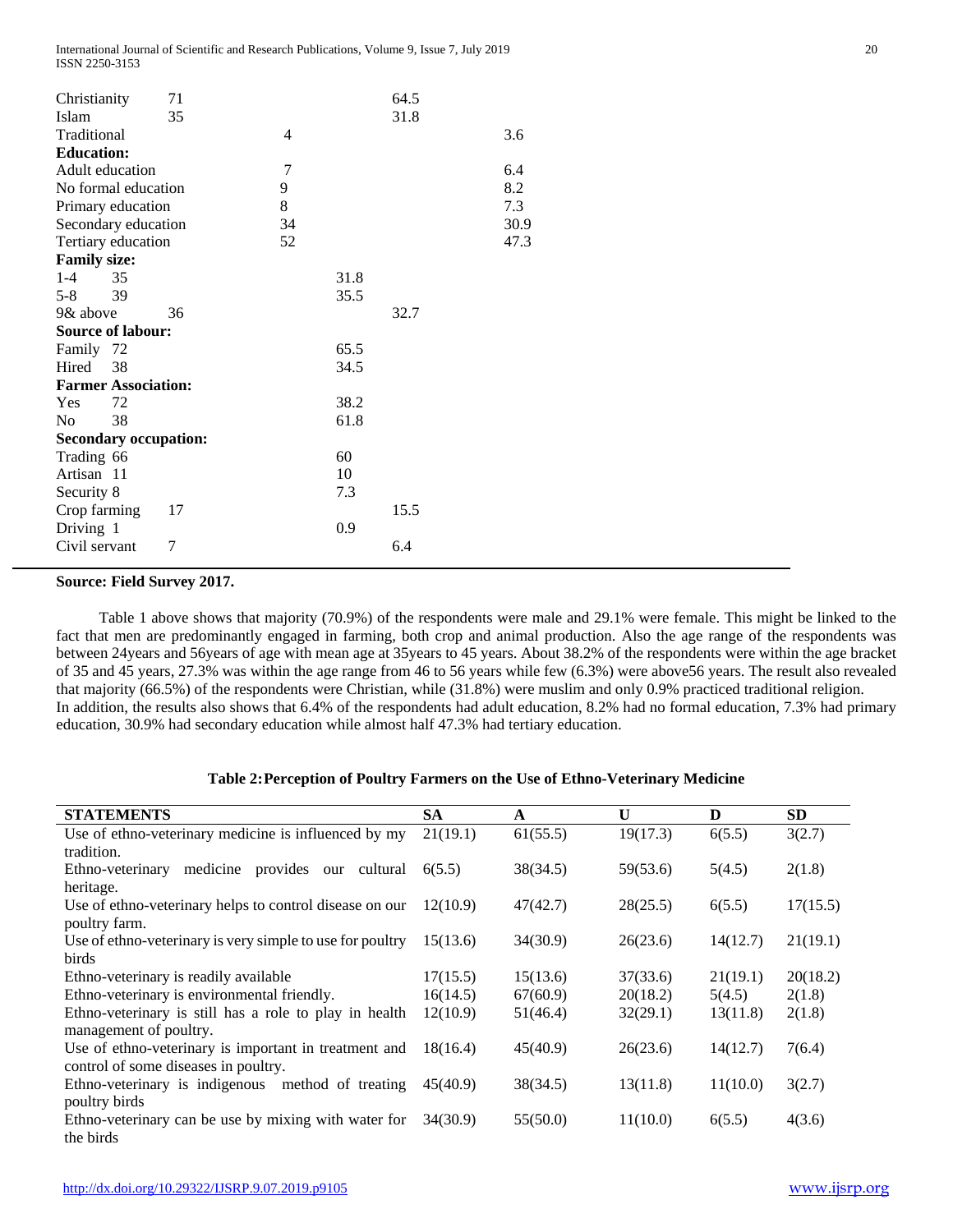| The part of ethno-veterinary that can be use are root and<br>leaves                           | 24(21.8) | 68(61.8) | 9(8.2)   | 9(8.2)   | 0(0.0)   |
|-----------------------------------------------------------------------------------------------|----------|----------|----------|----------|----------|
| Ethno-veterinary medicine does not contain chemical                                           | 71(64.5) | 20(18.2) | 13(11.8) | 2(1.8)   | 4(3.6)   |
| which can be danger to human health<br>Ethno-veterinary medicine is used by both educated the | 58(52.7) | 21(19.1) | 15(13.6) | 8(7.3)   | 8(7.3)   |
| non-educated farmers.                                                                         |          |          |          |          |          |
| It has no harmful effect on the poultry.                                                      | 19(17.3) | 48(43.6) | 22(20.0) | 14(12.7) | 7(6.4)   |
| Mode of application of ethnoveterinary is user friendly                                       | 6(5.5)   | 55(50.0) | 28(25.5) | 10(9.1)  | 11(10.0) |
| Usage of ethnoveterinary require little or no special<br>training.                            | 17(15.5) | 49(44.5) | 12(10.9) | 16(14.5) | 16(14.5) |
| Knowledge of ethnoveteriary medicine can be easily<br>transfer from one to another.           | 59(53.6) | 21(19.1) | 5(4.5)   | 7(6.4)   | 18(16.4) |
| <b>Source: Field Survey 2017.</b>                                                             |          |          |          |          |          |

 Table 2 above shows that 55.5% of the respondents agreed that use of ethnovetereniary medicine is influenced by their tradition, while 34.5% of the respondents agree that ethnovetereniary medicine promotes their cultural heritage. This might be linked to the fact that civilization and most farmers these days are using modern technique with the work of science and technology. About 42.7% of the respondents in the study area agreed that the use of ethnoveterenary medicine helps to control disease in poultry, while 30.9% agreed that use of ethnoveterinary medicine is very simple to use for poultry birds. Furthermore, 33.6% were undecided against ethnoveterinary medicine usage due to its unavailability when needed, unlike other drugs. Majority, (60.9%) of the respondents agreed that, ethnoveterinary medicine is environmentally friendly, 46.4% agreed that ethnoveterinary medicine still has a vital role to play in health management of poultry. In addition, 40.9% agreed that, the use of ethnoveterinary medicine is important in treatment and control of some disease in poultry, 40.9% also strongly agreed that, ethnoveterinary medicine is an indigenous method of treating poultry birds. It was the introduction of science and technology that makes farmers to abandon it and shift to vaccination and medications. Half (50.0%) of the respondents in the study area,

agreed that ethnoveterinary medicine can be used by mixing with water for birds, and 61.8% also agreed that, the part of ethnoveterinary medicine that can be used are the roots and the leaves. Most of the respondents (64.5%) strongly agreed that, ethnoveterinary medicine does not contain chemicals which its residual effects can be dangerous to human health. Furthermore, 43.6% agreed that, there is no harmful effect of ethno-veterenary medicine on the poultry, 50.0% agreed that, the mode of application of ethnoveterinary medicine is user friendly. Finally,44.5% agreed that, the usage of ethnoveterinary medicine requires little or no special training, while 53.6% strongly agreed that, the knowledge of ethno-veterinary medicine can be easily transfer from one person to another.

 In summary, the Table 2 shows that most (59.1%) of the respondents in the study area had favourable perception towards the use of ethno-veterinary medicine while 40.9% had unfavourable perception. This implies that perceptional usage of ethno-veterinary medicine is good perception and this will encourage the farmers to continue using the practice and also promote the widespread of the usage to others who have not been using it.

| <b>Constraints</b>                                | <b>Major Constraint</b> | <b>Minor</b>       | <b>Not a Constraits</b> |
|---------------------------------------------------|-------------------------|--------------------|-------------------------|
|                                                   |                         | <b>Constraints</b> |                         |
| Lack of adequate information on use of $85(77.3)$ |                         | 24(21.8)           | 1(0.9)                  |
| ethnoveterinary.                                  |                         |                    |                         |
| Unfavourable government policies.                 | 59(53.6)                | 15(13.6)           | 36(32.7)                |
| Competing needs for material used.                | 9(8.2)                  | 28(25.5)           | 73(66.4)                |
| Ineffectiveness of some practices.                | 52(47.3)                | 56(50.9)           | 2(1.8)                  |
| Poor research on ethnovetenary.                   | 71(64.5)                | 29(26.4)           | 10(9.1)                 |
| Lack of training on how to use ethnoveterinary    | 83(75.5)                | 14(12.7)           | 13(11.8)                |
| medicine.                                         |                         |                    |                         |

## **Table 3: Constraints to the Use of Ethnoveterinary Medicine**

 The above table shows that most (77.3%) of the respondent in the study area identified lack of information as one of the major constraints, 53.6% said that unfavorable government policies is the major constraint. Also 50.9% of the respondents identified ineffective of some practices one of the major constraints. Majority of the respondents said lack of training on how to use ethnovetereniary medicine is the major challenges while poor research on ethnoveterinary potency (64.5%) was considering as a major constrain. On the other hand, majority (66.4%) of the respondents said that competing needs for material used in ethnovetereniary medicine was not a constraints.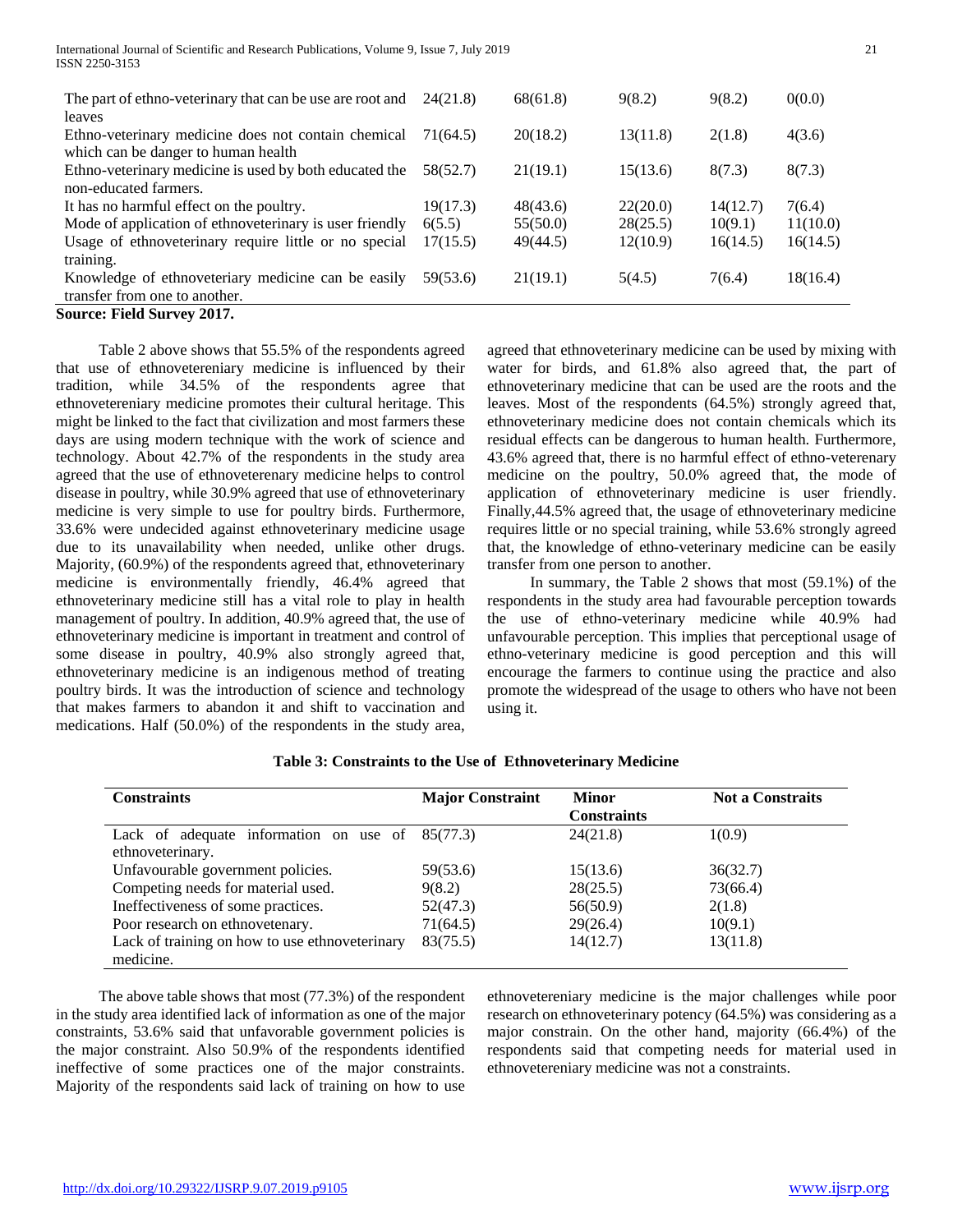| S/N | <b>BENEFITS</b>                                | <b>HIGH</b> | <b>MODERATE</b> | LOW      | NΩ       |
|-----|------------------------------------------------|-------------|-----------------|----------|----------|
|     | Reduced cost of drugs                          | 85(77.3)    | 21(19.1)        | 4(3.6)   | 0(0.0)   |
| 2.  | Easily accessible                              | 18(16.4)    | 63(57.3)        | 17(15.5) | 12(10.9) |
| 3.  | Very easy to administered                      | 12(10.9)    | 49(44.5)        | 28(25.5) | 21(19.1) |
| 4.  | Can be used at any time.                       | 25(22.7)    | 53(48.2)        | 30(27.3) | 2(1.8)   |
| 5.  | It is affordable                               | 55(50.0)    | 45(40.9)        | 10(9.1)  | 0(0.0)   |
| 6.  | It is cheaper compared to veterinary drugs.    | 76(69.1)    | 27(24.5)        | 7(6.4)   | 0.000    |
| 7.  | It helps to remove effect of chemical residue. | 66(60.0)    | 27(24.5)        | 17(15.5) | 0(6.0)   |
|     | <b>Source: Field Survey 2017</b>               |             |                 |          |          |
|     |                                                |             |                 |          |          |

# **Table 4:Benefits Derivable from Ethnoveterinary Medicine**

 The result on table 4 shows that most (77.3%) of the respondents identified usage of ethnoveterinary medicine to reduced cost of drugs and 57.3% considered easy accessibility to mutual usage of ethnovetereniary medicine as one of the benefit derived while majority 69.1% of the respondents said that ethnovetereniary medicine is cheaper compared to veterinary drugs available in the market and 60.0% said it helps to remove effect of chemical residue from the meat gotten from poultry. In addition, 44.5% of the respondents considered ethnoveterinary medicine to be very easy to administer and 48.2% of the respondents said it can be use at any time.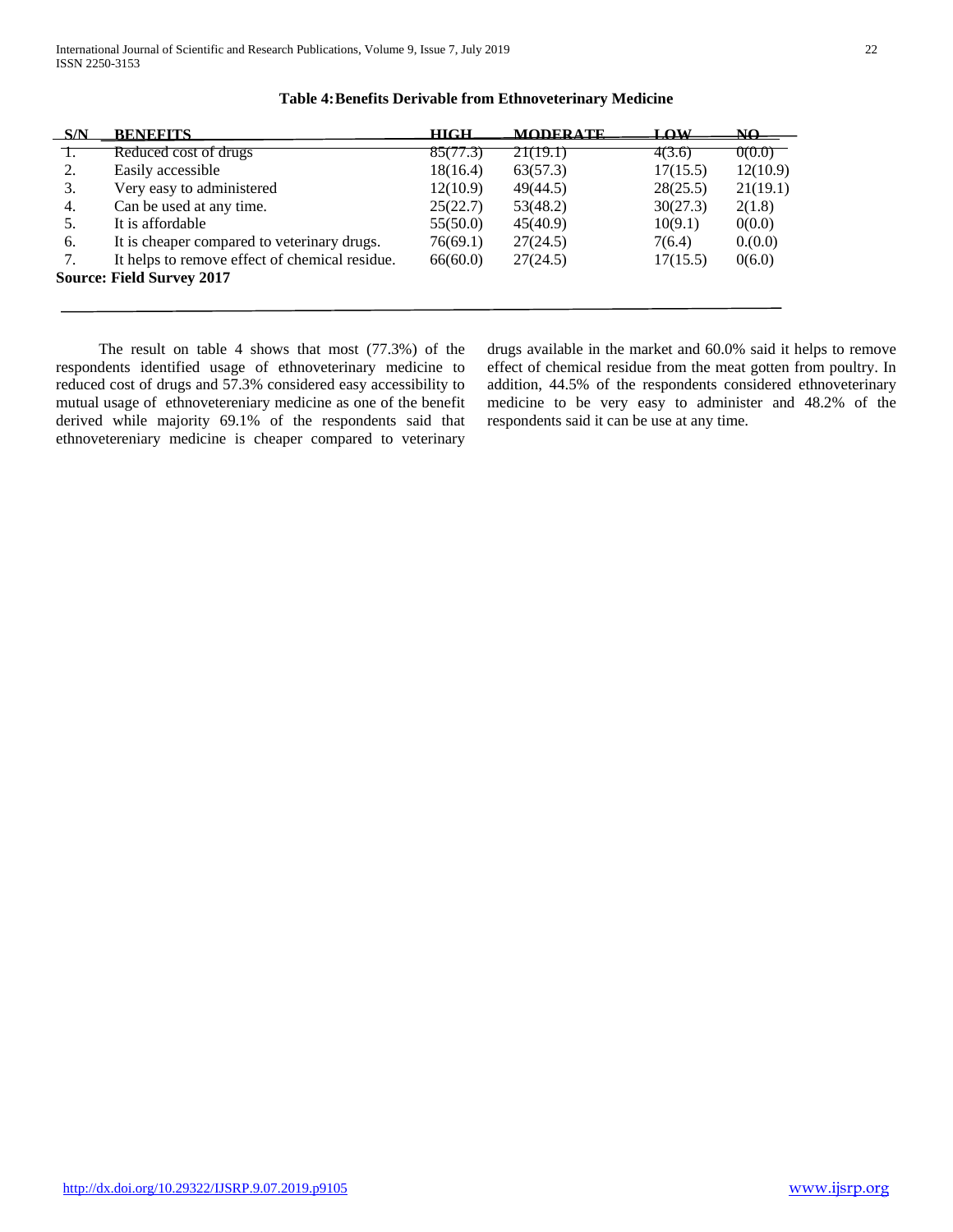| S/N | Uses of ethnoveterniary medicine                                               | Very frequently | Frequentl     | <b>Sometimes</b> | Not used |
|-----|--------------------------------------------------------------------------------|-----------------|---------------|------------------|----------|
| 1.  | Use of Banana(musa sapiartum) to treat excretory<br>disorders                  | 5(4.5)          | у<br>14(12.7) | 18(16.4)         | 73(66.4) |
| 2.  | Use of <i>Carica papaya</i> to increase feeding for<br>getting maximum weight. | 10(9.1)         | 9(8.2)        | 43(39.1)         | 48(43.6) |
| 3.  | Zingiber officinale (Ginger) to treat chronic<br>respiratory disease.          | 3(2.7)          | 19(17.3)      | 23(20.9)         | 65(59.1) |
| 4.  | Use of Garlic (Allium satirum) to treat chronic<br>respirat<br>ory disease.    | 1(0.9)          | 23(20.9)      | 23(20.9)         | 63(57.3) |
| 5.  | Moringa oleifera leaf is use to resist high<br>temperature.                    | 9(8.2)          | 11(10.0)      | 67(60.9)         | 23(20.9) |
| 6.  | <i>Glycine max</i> seed (soybean) is used to increase<br>energy and weight.    | 28(25.5)        | 57(51.8)      | 15(13.6)         | 10(9.1)  |
| 7.  | Use of <i>Citrus aurantifolia</i> fruit (Limes) to resist<br>high temperature. | 19(8.2)         | 11(10.0)      | 36(32.7)         | 54(49.1) |
| 8.  | Use of bitter leaf (Vernonia amygdalina) to treat<br>Newcastle disease.        | 4(3.6)          | 25(22.7)      | 20(18.2)         | 61(55.5) |
| 9.  | Use of Khaya senegalenses (Dryzone Mahogamy)<br>to treat Newcastle diseases.   | 0(0.0)          | 17(55.5)      | 36(32.7)         | 57(51.8) |
| 10. | Use of palm oil to treat fowl pox.                                             | 9(8.2)          | 17(55.5)      | 61(55.5)         | 23(20.9) |
| 11. | Use of bitter leaf to treat chronic respiratory<br>diseases.                   | 5(4.5)          | 20(18.2)      | 71(64.5)         | 14(12.7) |

## **Table 5:Uses of Ethnoveterenary Medicine**

 The result in the above in Table 5 shows that 66.4% of the respondents did not use Banana leaf (*Musa sapentium*) to treat excretory disorders. Also 39.1% of the respondents sometimes use *Carica papaya* to increase feeding to get maximum weight. In addition, 59.1% of the respondents did not use Ginger (*Zingiber officinale*) to treat chronic respiratory disease and 10.9% sometimes use *Moringa oleifera* leaf to resist high temperature on the other hand, majority 51.8% of the respondents frequently use *Glycine max* seed to increase energy and weight, while 32. 7%. Sometimes use lime (*Aurantifolail* fruit) to resist high temperature.

 Furthermore, 55.5% did not use bitter leaf (*Vernonia amygdalina*) to treat Newcastle disease and also 51.8% did not use dryzone mahogamy (*Khaya senegalese*) to treat Newcastle diseases. In the study area, 55.5% of the respondents use palm oil to treat fowl pox and also majorities (64.51) sometimes use bitter leaf to treat respiratory diseases.

| <b>Table 6: Sources of Information on Ethno-Veterinary Medicine</b> |  |
|---------------------------------------------------------------------|--|
|---------------------------------------------------------------------|--|

|                            | S/N                    | <b>VERY</b>                 | <b>FREQUENTLY</b> | <b>NOT</b>                    | <b>NOT AT ALL</b> |
|----------------------------|------------------------|-----------------------------|-------------------|-------------------------------|-------------------|
| 1.                         | Radio                  | <b>FREQUENTLY</b><br>9(8.2) | 2(1.8)            | <b>FREQUENTLY</b><br>28(25.5) | 71(64.5)          |
| <sup>-</sup> <sup>2.</sup> | Friends                | 17(15.5)                    | 31(28.2)          | 56(50.9)                      | 6(5.5)            |
| 3.                         | Posters                | 0(0.0)                      | 10(9.1)           | 73(66.4)                      | 27(24.5)          |
| 4.                         | Television             | 2(1.8)                      | 19(17.3)          | 40(36.4)                      | 49(44.5)          |
| 5.                         | Newspaper              | 2(1.8)                      | 20(18.2)          | 62(56.4)                      | 26(23.6)          |
| 6.                         | Meeting                | 21(19.1)                    | 18(16.4)          | 59(53.6)                      | 12(10.9)          |
| 7.                         | Extension<br>agent     | 20(18.2)                    | 12(10.9)          | 43(39.1)                      | 35(31.8)          |
| 8.                         | Research<br>institutes | 20(18.2)                    | 13(11.8)          | 39(35.5)                      | 38(34.5)          |
| 9.                         | Veterinary<br>doctor   | 0(0.0)                      | 11(10.0)          | 38(34.5)                      | 61(55.5)          |
| 10.                        | Pharmacy               | 1(0.9)                      | 6(5.5)            | 26(23.6)                      | 77(70.0)          |
| 11.                        | Market vet             | 2(1.8)                      | 3(2.7)            | 14(12.7)                      | 91(82.7)          |